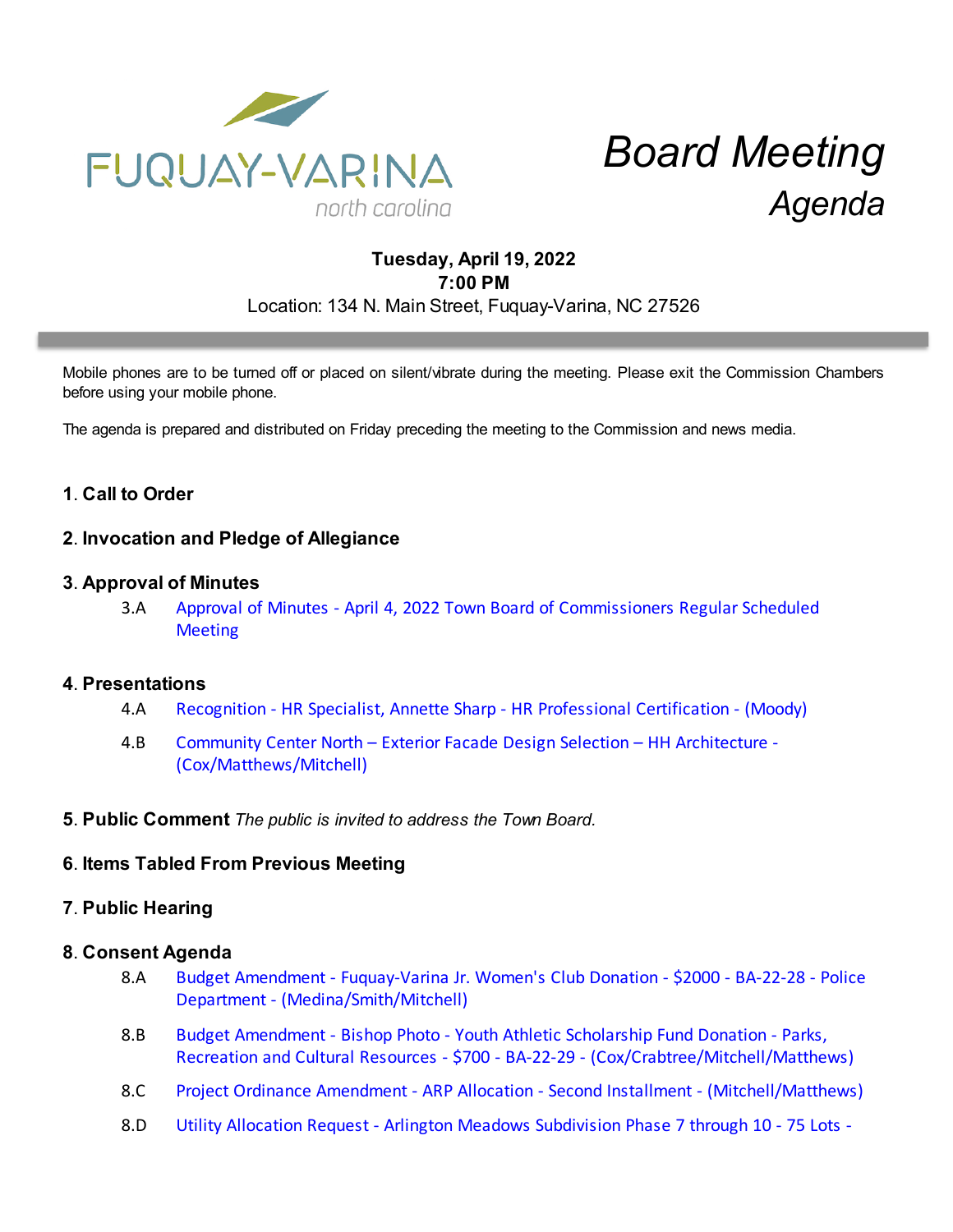### [\(Wagner/Mitchell/Seymour\)](https://d2kbkoa27fdvtw.cloudfront.net/fuquay-varina/fb99d90f1bd3dcd3703e4da8250804fa0.pdf)

**9**. **Items Removed From Consent** *This section is reserved for items removed from the consent agenda for separate consideration.*

### **10**. **Administrative Reports**

- 10.A [Park Depot Greenway Trail NCDOT Supplemental Agreement \(U-5530 GA\) -](https://d2kbkoa27fdvtw.cloudfront.net/fuquay-varina/c658ca0696ceb869f9c35a419af1f9f40.pdf) [\(Poling/Mitchell/Seymour\)](https://d2kbkoa27fdvtw.cloudfront.net/fuquay-varina/c658ca0696ceb869f9c35a419af1f9f40.pdf)
- 10.B [Commercial, Retail, Hotel, and Market Feasibility Study Contract Award Kimley-Horn and](https://d2kbkoa27fdvtw.cloudfront.net/fuquay-varina/8a208a68b726b4364bf468ff2fbe75660.pdf) [Associates - \(McNeill/Mitchell/Seymour\)](https://d2kbkoa27fdvtw.cloudfront.net/fuquay-varina/8a208a68b726b4364bf468ff2fbe75660.pdf)

# **11**. **Other Business**

- 11.A [Manager's Report](https://d2kbkoa27fdvtw.cloudfront.net/fuquay-varina/3680a330ac897c0bd99c9bb6e99b36110.pdf)
- 11.B [Quarterly Report 3rd Quarter FY 2022](https://d2kbkoa27fdvtw.cloudfront.net/fuquay-varina/cf9bbb13cefb0e014d772321131aaf820.pdf)
- 11.C [FM2FV Concert The Embers Thursday April 21, 2022 6:30 pm 9:30 pm Centennial Park](https://d2kbkoa27fdvtw.cloudfront.net/fuquay-varina/4981575e910fce1a827bb4850ede8aaa0.pdf)
- 11.D [FM2FV Concert Chairman of the Board Thursday April 28, 2022 6:30 pm 9:30 pm -](https://d2kbkoa27fdvtw.cloudfront.net/fuquay-varina/31e5d1c6841541e9d9788a7a9c8b575f0.pdf) [Centennial Park](https://d2kbkoa27fdvtw.cloudfront.net/fuquay-varina/31e5d1c6841541e9d9788a7a9c8b575f0.pdf)
- 11.E [Coffee with a Cop Fuquay-Varina Chamber of Commerce Monday, May 3, 2022 9:00 -](https://d2kbkoa27fdvtw.cloudfront.net/fuquay-varina/e8177b76114504bb79daddac56dac3ae0.pdf) [10:30 am](https://d2kbkoa27fdvtw.cloudfront.net/fuquay-varina/e8177b76114504bb79daddac56dac3ae0.pdf)
- 11.F [Zoning Map Amendment Jim Bartlett 453 Longfellow Street PIN 0657702203 -](https://d2kbkoa27fdvtw.cloudfront.net/fuquay-varina/1eda419cc727167a99e292c4c70d41510.pdf) [REZ-2022-02 - \(Davison/Mitchell/Seymour\) - \(FIRST READING\)](https://d2kbkoa27fdvtw.cloudfront.net/fuquay-varina/1eda419cc727167a99e292c4c70d41510.pdf)
- 11.G [Zoning Map Amendment The Curry Engineering Group, PLLC 1601 N Main Street PIN](https://d2kbkoa27fdvtw.cloudfront.net/fuquay-varina/df647466aa2714390b19a42e75eb17840.pdf) [0677025023 - REZ-2022-03 - \(Davison/Mitchell/Seymour\) - \(FIRST READING\)](https://d2kbkoa27fdvtw.cloudfront.net/fuquay-varina/df647466aa2714390b19a42e75eb17840.pdf)
- 11.H [2040 Community Vision Land Use Plan Town of Fuquay-Varina CTA-2022-03 -](https://d2kbkoa27fdvtw.cloudfront.net/fuquay-varina/828576bd0b9b2ee58862dcc9a0144da60.pdf) [\(Davison/Mitchell/Seymour\) - \(FIRST READING\)](https://d2kbkoa27fdvtw.cloudfront.net/fuquay-varina/828576bd0b9b2ee58862dcc9a0144da60.pdf)
- 11.I [Land Development Ordinance Amendments 2040 Community Vision Land Use Plan Town](https://d2kbkoa27fdvtw.cloudfront.net/fuquay-varina/44d2f8b6e344cd199fffe503f08a555b0.pdf) [of Fuquay-Varina - CTA-2022-04 Amendment #19 - \(Davison/Mitchell/Seymour\) - FIRST](https://d2kbkoa27fdvtw.cloudfront.net/fuquay-varina/44d2f8b6e344cd199fffe503f08a555b0.pdf) [READING](https://d2kbkoa27fdvtw.cloudfront.net/fuquay-varina/44d2f8b6e344cd199fffe503f08a555b0.pdf)

## **12**. **Town Board Member Comments** *Mayor and Commissioners*

# **13**. **Closed Session**

13.A [Pursuant to N.C.G.S. 143-318.11 \(a\) \(3\) - Attorney Client Privilege](https://d2kbkoa27fdvtw.cloudfront.net/fuquay-varina/e8d9cd660cad776ae5fe519745cd82530.pdf)

**14**. **Adjourn**